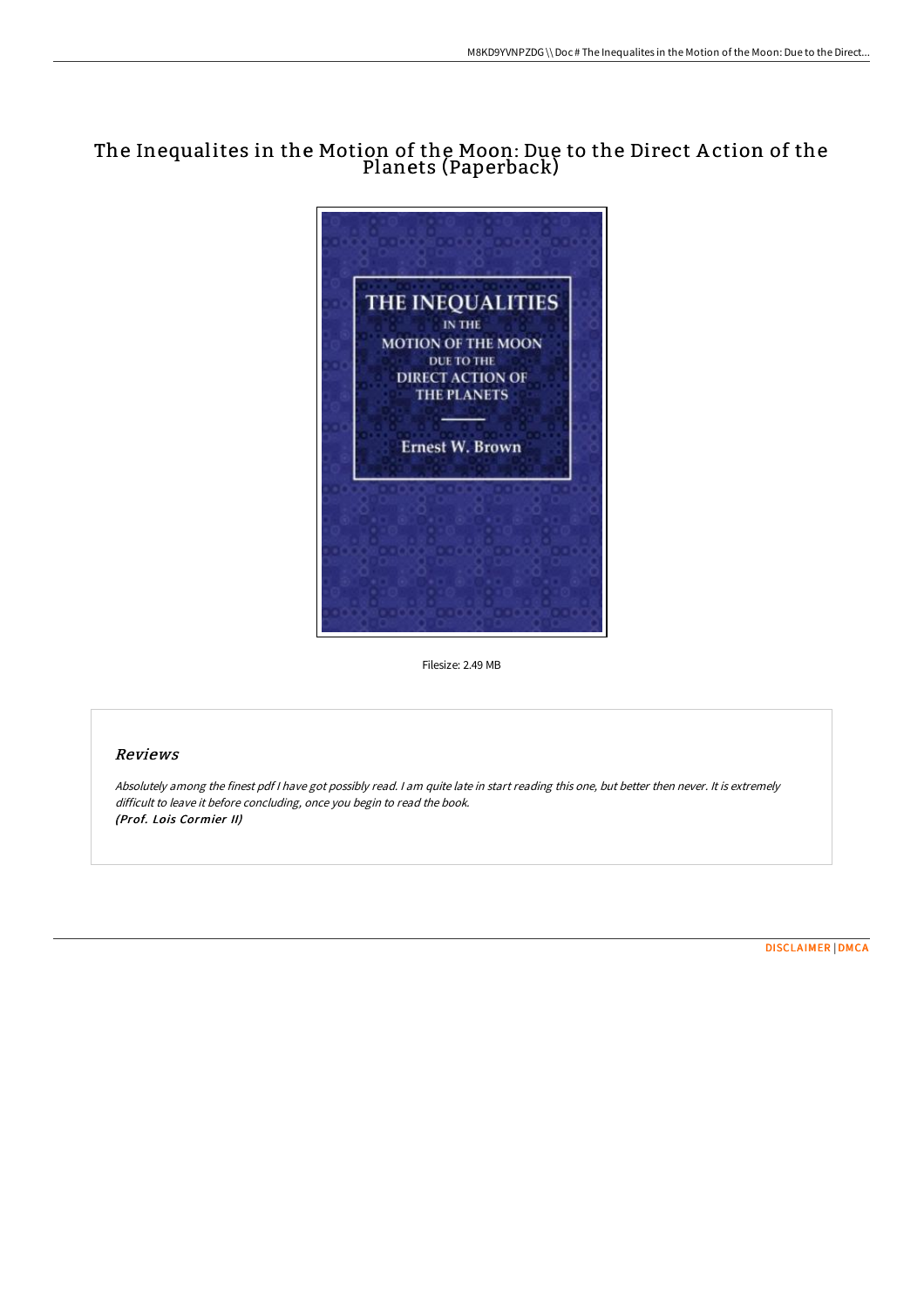## THE INEQUALITES IN THE MOTION OF THE MOON: DUE TO THE DIRECT ACTION OF THE PLANETS (PAPERBACK)

**DOWNLOAD PDF** Φ

Createspace Independent Publishing Platform, 2017. Paperback. Condition: New. Language: English . Brand New Book \*\*\*\*\* Print on Demand \*\*\*\*\*. From the INTRODUCTION. THIS Essay aims at a complete calculation of the effects produced by the action of a planet on the motion of the moon under the following limitations and conditions: (1) The problem of the motion of the moon under the action of the sun (supposed to move round the centre of mass of the earth and moon in a fixed elliptic orbit) and the earth, is considered to have been completely solved. (2) All the bodies are supposed to attract in the same manner as particles of masses equal to their actual masses and situated at the centres of mass. (3) All the planets are supposed to move in fixed elliptic orbits, i.e., the effect of the action of a planet transmitted either through the earth or through another planet is neglected. (4) Perturbations of the first order with respect to the ratio of the mass of a planet to that of the sun are alone calculated. (5) The exception to the above limitations occurs in the periods of revolution of the apse and node of the moon s orbit. These periods are not exactly those arising from (1) but they are the observed periods or, what amounts to the same thing owing to the close agreement between the observed and calculated periods, the periods after all known causes have been included. The point is only of importance in terms of very long period. (6) All coefficients greater than 0 01 in longitude, latitude and parallax have been obtained. Many are also given which are less than 0 01 whenever they have been accurately calculated. There are, in addition, classes of terms of short period which run in...

 $\Box$ Read The Inequalites in the Motion of the Moon: Due to the Direct Action of the Planets [\(Paperback\)](http://techno-pub.tech/the-inequalites-in-the-motion-of-the-moon-due-to.html) Online B Download PDF The Inequalites in the Motion of the Moon: Due to the Direct Action of the Planets [\(Paperback\)](http://techno-pub.tech/the-inequalites-in-the-motion-of-the-moon-due-to.html)